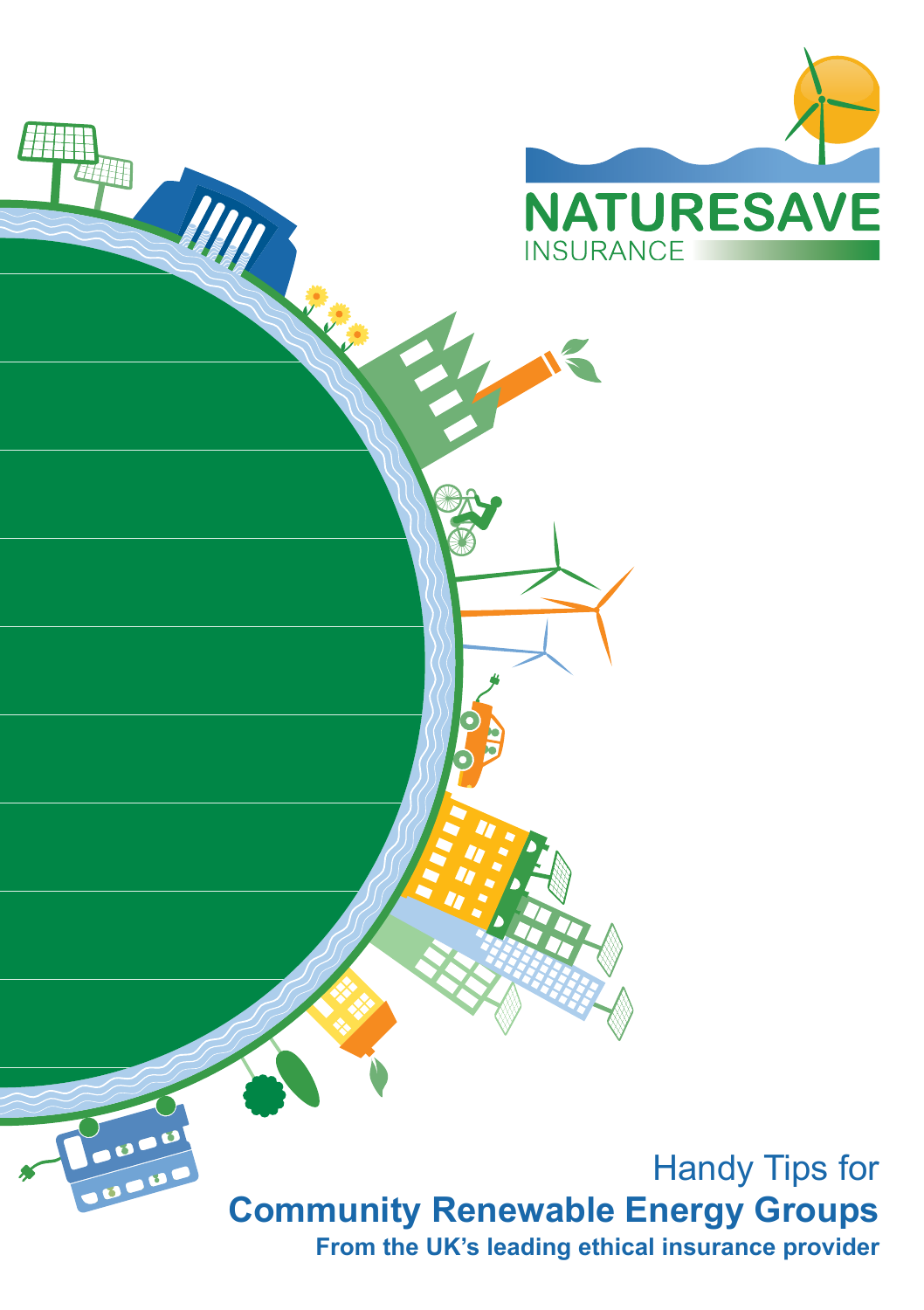### **CHOICE OF SYSTEM**

### **WHO WE ARE**

Naturesave Insurance specialises in the provision of community-owned renewable energy insurance. Our charitable arm, The Naturesave Trust, provides grants to community renewable energy projects in addition to supporting envrionmental and conservation projects across the UK.

The Naturesave Trust has, over the past 20 years, supported the growing community renewable energy sector through small start-up grants and share purchase, to assist community groups to realise their objectives. The Trust is funded by donating 10% of the household insurance premiums from Naturesave Insurance.

Naturesave operates as a Living Wage employer and a carbon neutral business. We offset our carbon through Climate Care, using a mixed portfolio that focuses on clean cooking, safe water and wind power. However, we believe

that reducing carbon emissions in the first place is a priority. As such we offer a cycle-to-work scheme and have a commitment to conduct our business travel by public transport. We also incentivise all our staff to avoid air travel for holidays by providing additional journey time as paid holiday.

Naturesave was awarded the Queens Award For Enterprise in 2011, being the first insurance entity to win it. In 2016, Naturesave won the Community Energy Funding Award from Community Energy England.

## **Key Contacts**

**Commercial Department 01803 869775**

#### **Claire Humphreys**

**Renewable Energy Insurance Manager** Direct Dial: 01803 869762 [clairehumphreys@naturesave.co.uk](mailto:clairehumphreys@naturesave.co.uk)

#### **James Holt**

**Commercial Account Handler** Direct Dial: 01803 869776 jamesholt@naturesave.co.uk

When choosing a renewable energy system and/ or storage device, you should ensure that the equipment has been tried and tested before you purchase it. It would be sensible to find out the following information before deciding on any one particular system/ model:

- How many of the renewable energy systems/models that you are proposing to choose have already been installed in the UK?
- Has the technology of the system/ model been tried and tested?
- Has there been any history of breakdowns or problems with the installed equipment?
- What experience does the installing contractor have with the renewable energy system/model proposed?
- Is the contractor/installer able to provide references from people/ organisations that have installed such systems/models?

For example in the case of new renewable technologies, as an approximate guideline, each model needs to have completed over 8,000 hours of trouble-free operation before insurers are happy to insure them. Give us a call and we can confirm that your proposed system is insurable.









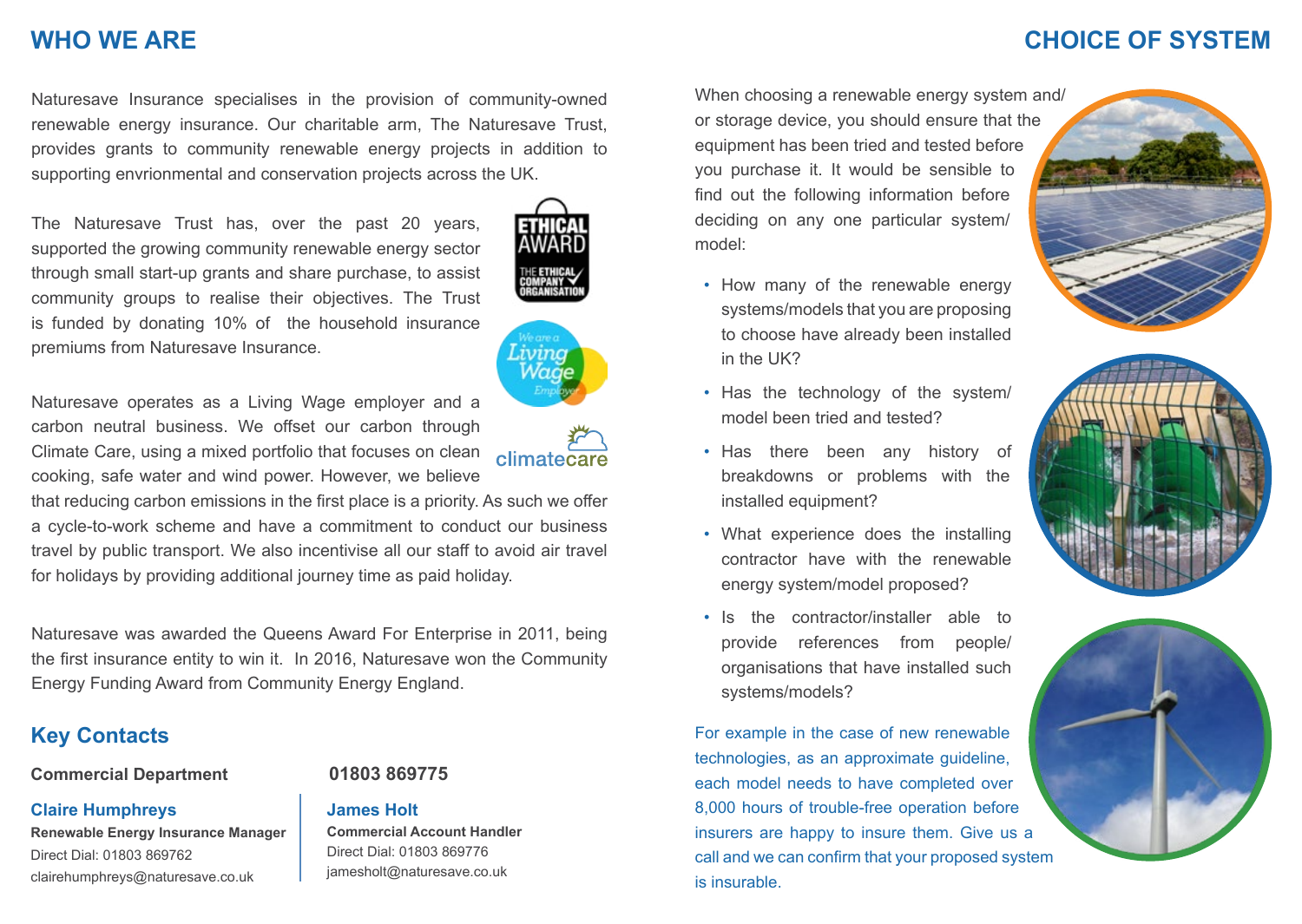#### **INSURANCE MATTERS FOR COMMUNITY**

Your organisation, whether it's a Co-operative, a Community Interest Company or a Community Benefit Society, will need to ensure that its directors and/or trustees are protected against legal action from inadvertently committing "wrongful acts". This type of threat and claim is covered under a Directors and Officers (D&O) insurance policy.

Naturesave's D&O insurance protects company managers, directors, trustees or officers against liability claims, which arise from decisions and actions taken as part of their day-to-day duties. Essentially D&O insurance can provide protection for claims that result from errors in judgment.

Tighter UK and European regulation in the areas of Health and Safety, environment, employment and company structure/ governance is fuelling growth in litigation against company directors and officers in areas such as:

- **• Fundraising and banking** e.g. errors in a share prospectus
- **• Financial reporting** e.g. failure to file tax returns correctly
- **• Disclosure of confidential information** e.g. proprietary information on renewable energy systems or personal data on members or shareholders
- **• Failure to comply with laws & regulations** e.g. planning regulations or Health & Safety at work
- **• Making decisions that exceed individual authority** e.g. incorrect procedure in agreeing which renewable system or model to use

In order to obtain terms for Naturesave's D&O insurance, we require a completed proposal form along with copies of CVs for all the directors (or an A4 summary showing their credentials for being in the positions that they hold), along with formal accounts or draft 12 months financial forecasts.

Before the construction work begins, as you will have taken on the legal responsibility for the land upon which the system is to be built (assuming that you do not own it), you will need to put Public Liability insurance in place for non-contractors liability (as the contractors will cover the liability of contractors whilst at the site). Public Liability insurance covers any third party property damage and/or bodily injury.

> When the site becomes operational, this Public Liability insurance will cover operational Public Liability insurance and the Operational All Risks element (material damage and mechanical breakdown AND loss of revenue from either). This will be added to your Public Liability policy, along with Employers' Liability cover, in the event that you have any staff *or* volunteers (as is often the case with community renewable hydro projects – clearing foliage out of the intake etc.).

The system becomes operational from the moment the installing contractor has successfully tested and commissioned the system.

# **RENEWABLE ENERGY GROUPS**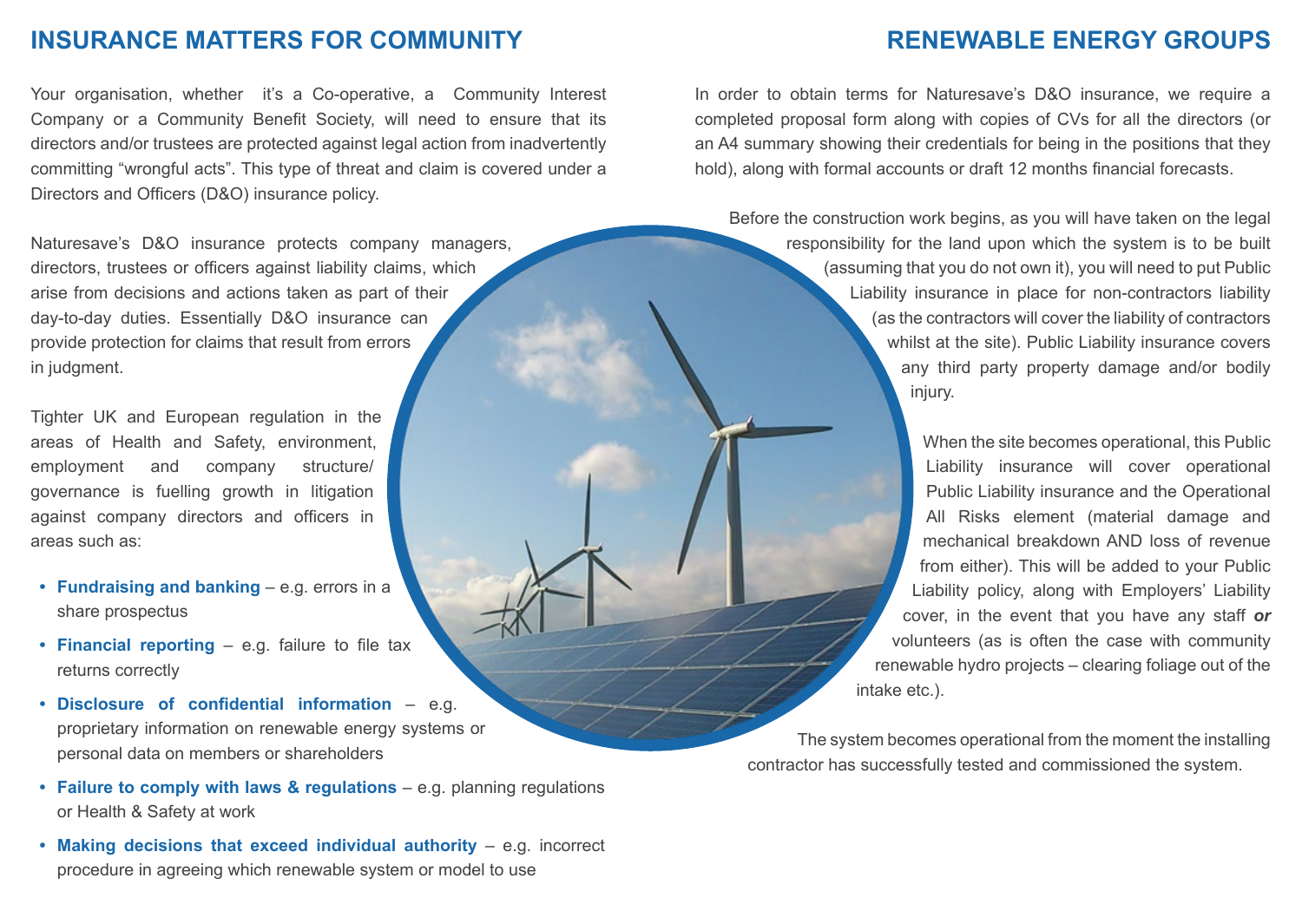#### **WARRANTY ARRANGEMENTS**

Prior to commissioning, any contractors and/or installers that are to work on your renewable energy system(s) need to demonstrate that they have the following insurance in place:

- **1. Deposit and independent warranty insurance** to safeguard against the firm going into receivership during construction and/or once the system has been tested and commissioned (they may work on behalf of the manufacturer to rectify any faulty parts under the provision of the warranty).
- **2. Contract works insurance** covers loss or damage to the equipment and materials brought to site until the completed system has been tested and commissioned.
- **3. Employers' and public liability** covers injury to their staff at the construction site and any third party property damage and/or bodily injury caused by their activities.
- **4. Design and build professional indemnity** in respect of systems that they design on your behalf to your preferred/proposed specification.

NB – you should request sight of current insurance schedules for all of the above, as you may need to refer to them in the event that there is a problem.

Additionally some lenders may oblige you to take out **Single Project Renewable Energy** insurance policies including transit, construction and operation.

Providing that you check that all your contractors carry the insurances above, it is debatable as to whether taking out single project insurance is practical, or economical. We can advise on what the most sensible and cost effective ways of protecting you, as your community renewable energy project progresses, from concept, construction to operation. More information can be found at [www.naturesave.co.uk/communities](http://www.naturesave.co.uk/communities) or give us a call **01803 864390**.

Having spent a considerable amount of money and time on your renewable energy project, you must make sure that if something was to go wrong, you would be protected. Insurance will deal with the vast majority of sudden and unforeseen losses, but you also need to ensure that the warranty arrangements are solid, to safeguard against defective parts and inherent faults with your renewable energy system, as these types of losses are excluded from most insurance policies.



Ensure that the system will be installed with a full parts and labour warranty. You do not want to have to bear the cost of the dismantling and reconstitution costs for a component or part of your system that has ceased working due to an inherent defect. This cost should be met by the manufacturer or the contractor.

Likewise before commissioning contractors, make sure that they are complying with RECC ([Renewable Energy Consumer Code](http://www.recc.org.uk)) for domestic

systems and MCS ([Microgeneration Certificate Scheme\)](http://www.microgenerationcertification.org) for commercial/ community systems and that they have put in place deposit insurance and independent warranty insurance to safeguard the continuation of the warranty in the event that the installing firm goes into receivership, either during or after installation.

The insurance on systems out of warranty attracts higher policy excesses, and with age, may attract higher premiums depending on what type of claims experience insurers have with your chosen system.

Please note, that not establishing the warranty at the outset, could seriously affect the return on investment.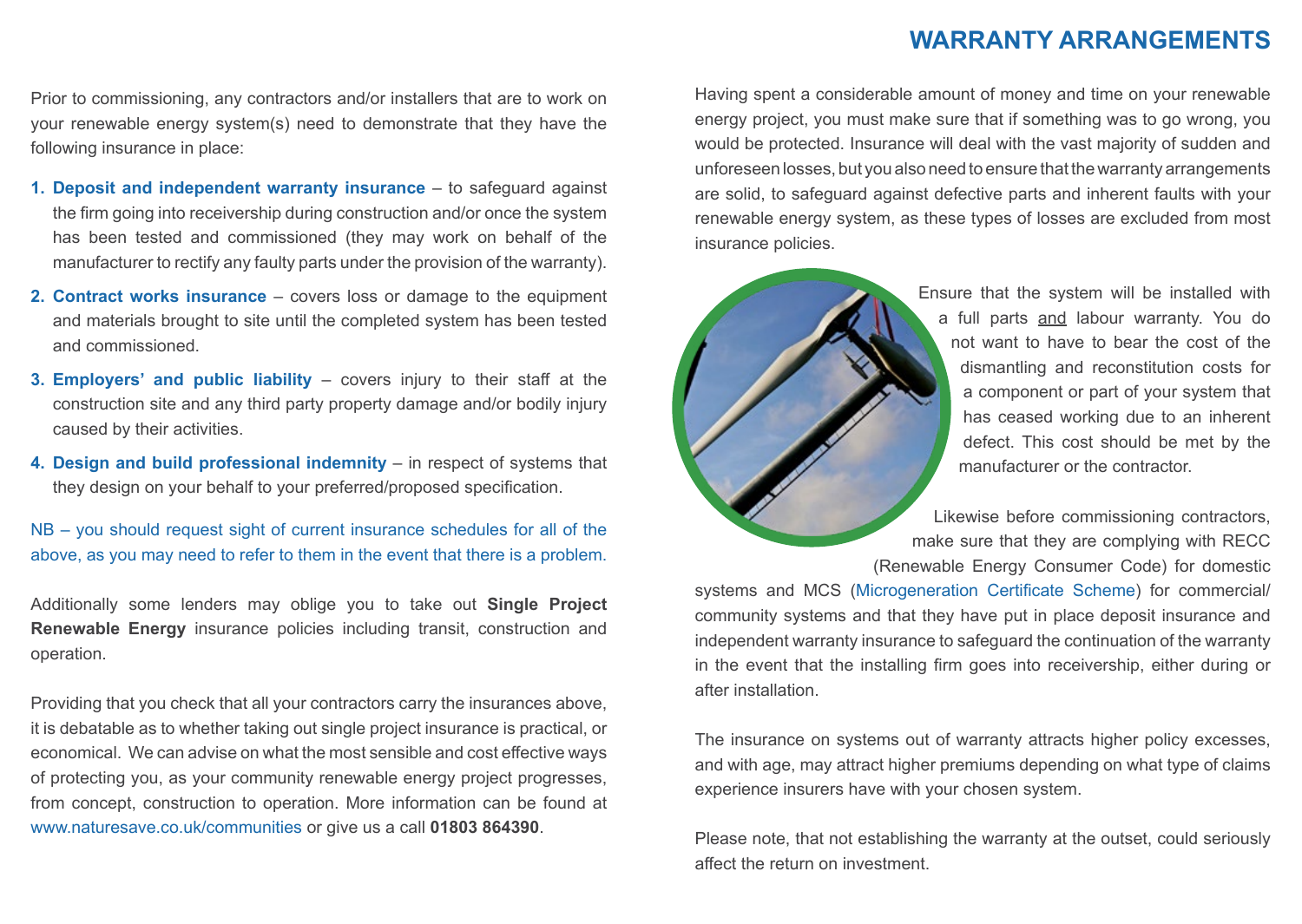# **CASE STUDY**

# **CASE STUDY**

#### **Plymouth Energy Community (PEC)**



Plymouth Energy Community (PEC) is a Community Benefit Society that aims to give Plymouth residents the power to transform how they buy, use and generate energy.

In 5 years, PEC want to generate enough locally-owned renewable energy to power the equivalent of over 1100 homes. They set up PEC Renewables, to give the local community the opportunity to collectively invest in, and own, renewable energy schemes in Plymouth. Individuals and organisations are able to buy community shares in what is known as a share offer.

Once they have raised their target amount, PEC will install solar PV panels for free on host buildings, such as local schools and community buildings. The solar PV panels convert sunlight to energy.

The host buildings pay a reduced rate for the solar energy that they use and surplus energy is sold back to the grid. In addition, PEC Renewables receives the Feed-in Tariff government subsidy. This income is used to pay a return to the investors, as well as cover maintenance of the solar arrays. Surplus funds generated will be used by PEC to tackle the challenges that fuel poverty and carbon emissions present, through a range of local services.

By investing, residents become members of PEC Renewables and have a say in how the business is run.

These award-winning projects leave a permanent and positive legacy, with a clear message about the community's aspirations for its future.

> **What is your top tip to other groups looking to set up their own community renewable energy system?**

*Establish a long term relationship with your local authority.*

**What should they look out for?**

*Do not under-estimate the time commitment required and therefore ensure you strike the right balance between ambition and deliverability.*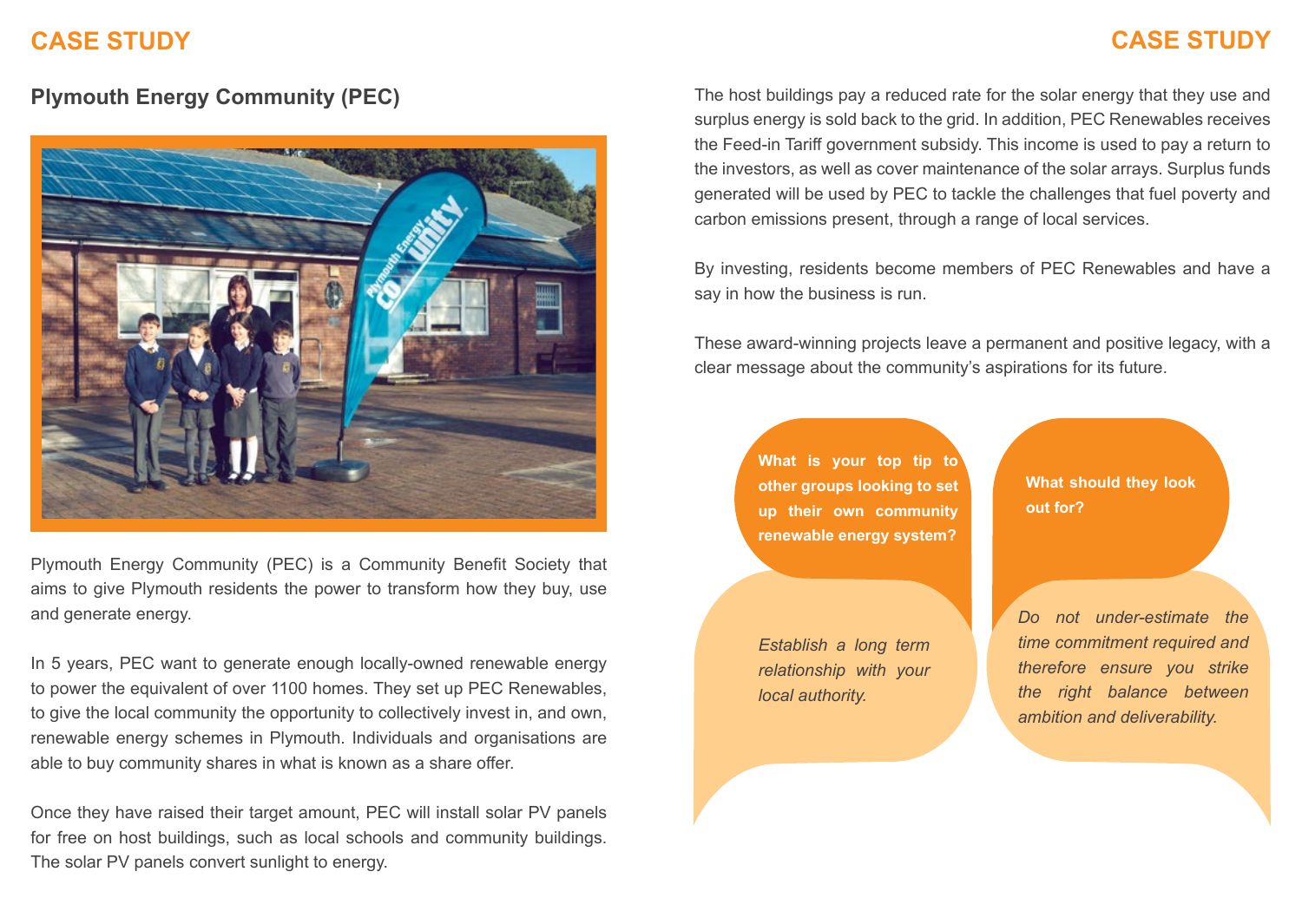### **CASE STUDY**

## **CASE STUDY**



Green Fox Community Energy Co-operative was established in 2012 as a locally based organisation, which facilitates community-owned energy and carbon reduction projects in Leicestershire for the benefit of local communities and the environment.

The John Cleveland College Academy in Hinckley was built in the 1960s and is a school of 1,700 students. The College was spending over £200,000 per year in heating the campus and maintaining the oil boilers. Since 1999 the school has invested in energy efficiency measures including roof insulation, double glazing, heating control features and energy efficient lighting.

Green Fox approached the College, proposing installation of biomass boilers to replace their existing oil boilers with the aim of funding the purchase and installation for of biomas boilers through a community share offer. The initial business case suggested that the College could save £45,000 per year on fuel and maintenance costs, with the provision of a community benefit fund to support further environmental good causes in the local community.

**John Cleveland College Funding for the installation phase was generated through a community** share offer and all of those investing in the project became shareholders and members of the co-operative.

> Revenue generated from the sale of heat to the school as well as revenue from the Renewable Heat Incentive will pay interest to members and return their original investment over a period of twenty years. Heat is sold to the school under a heat supply agreement, which sets out the terms and duration for which the heat is supplied.

> Just under 200 people invested in the project which was only the second community heat co-operative in the UK and the first school in the UK to be heated this way.

> > **What is your top tip to other groups looking to set up their own community renewable energy system?**

*This is tricky as every project is different. For a heat project, the degression dates for the RHI are important to your financial planning, so too are the heat loss calculations.*

**What should they look out for?**

*The on-going maintenance and operational budget for a biomass heat project is much greater than other renewable technologies.*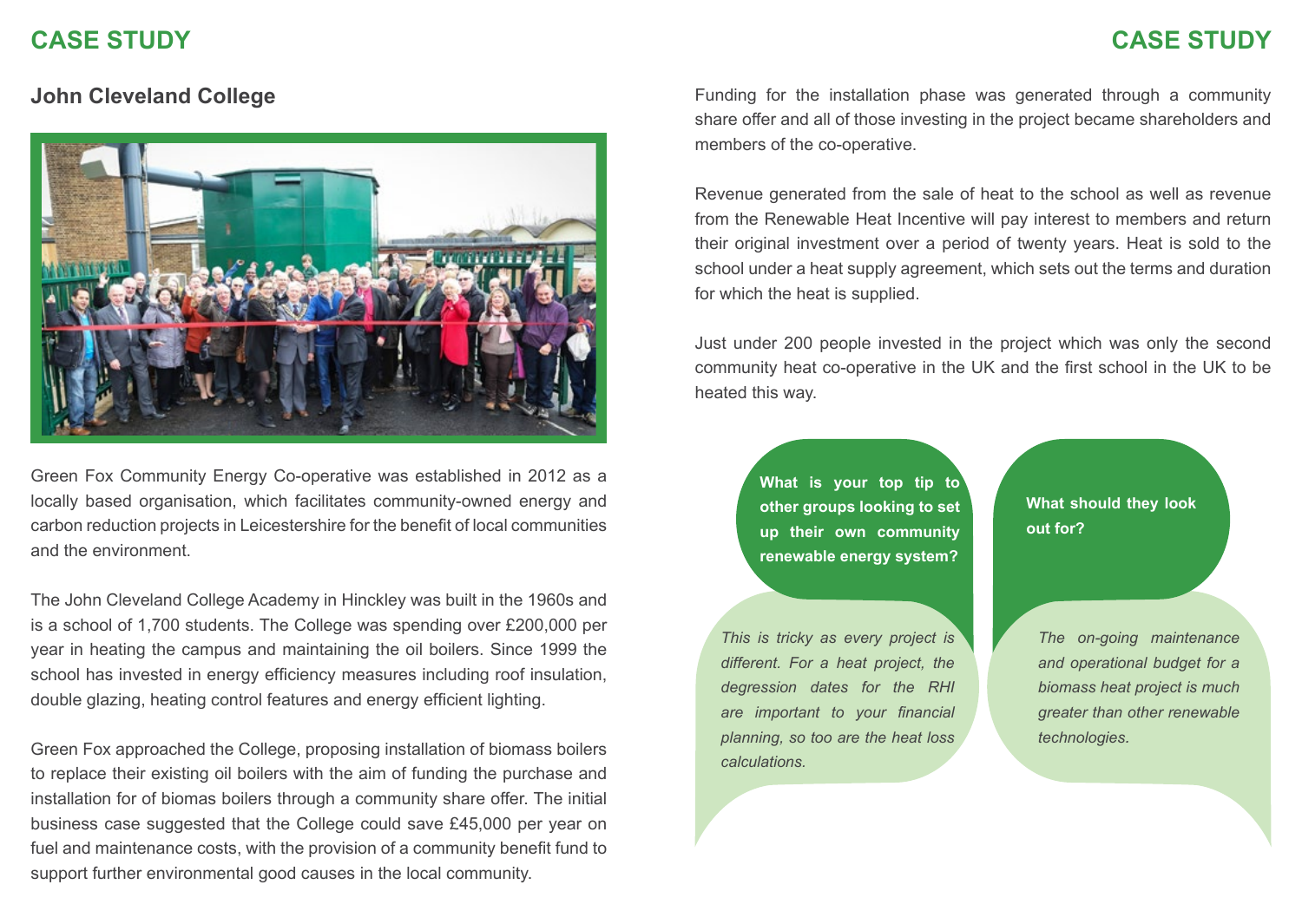# **YOUR INSURANCE CHECKLIST**

## **ENERGY STORAGE**

As part of our commitment to energy storage, we have compiled the following advice for developers and community energy groups seeking to augment their system with energy storage.

- 1. If you would like to consider energy storage to enhance your renewable energy project, you will need to contact your insurance advisers at the earliest opportunity. This is relevant whether they are considering a stand alone project or co-locating with an existing renewable energy asset. Insurance is relevant throughout, including planning, feasibility, funding, construction, operation and decommissioning.
- 2. Insurances for most battery storage projects will likely follow the path established by renewables over the past decade, as per the checklist on the last page of this leaflet.
- 3. In seeking to insure your energy storage system, your chosen manufacturer will be expected to demonstrate the reliability of the system(s) they are seeking to install, with 8,000 hours of testing being a fairly standard benchmark. This would include make, model and number of cells. Your component suppliers (batteries, converters, transformers, control and cooling systems) should be able to provide you with some of the evidence you need.
- 4. Additionally, insurers will expect information about planned operational and maintenance contracts, periodic testing arrangements, fire protections, warranties provided by your suppliers, local grid conditions and data on the energy source (where renewables). Industry bodies such as **IEEE** (<www.ieee.org>) or **The Electricity Storage Network** (<www.electricitystorage.co.uk>) may be able to assist.
- 5. An issue for insurers and funders will be notification and insurance cover for existing renewable energy assets. The addition of a battery storage system to an existing asset is a material fact which is notifiable under the terms of the asset insurance and failure to notify could lead to claims not being paid by insurers. Insurers have had a poor experience, with some large battery storage losses over the past 5 years, you will therefore need to ensure you have an insurer on board with you from the outset.

At Naturesave we are working with **Regen** (<www.regensw.co.uk>) to help shape future legislation and progress opportunities for communities to benefit from energy storage technology. With the removal of red tape, the drop in the price of batteries and more proven systems on the market, we envisage that community scale energy storage will become more financially viable, therefore enabling local communities to take advantage of this new technology.

#### **DEVELOPMENT STAGE**

| Incorporation as group - Put in force D&O and Combined Public & Employers<br>Liability insurance immediately.                                                                                                                                                                                                                                 |
|-----------------------------------------------------------------------------------------------------------------------------------------------------------------------------------------------------------------------------------------------------------------------------------------------------------------------------------------------|
| Grid Connection - Check there is capacity on the electricity network in order to<br>connect to the grid.                                                                                                                                                                                                                                      |
| Purchase of land/options on land - Check that your Public Liability insurance<br>has been extended to include this.                                                                                                                                                                                                                           |
| Deciding on System - Ensure that the system you choose is insurable and that<br>the installers can provide a parts and labour warranty.                                                                                                                                                                                                       |
| Business Plan - Ensure that you have built sufficient provisions for insurance<br>costs in to your business plan as this may affect return on investment. Get<br>bespoke advice and quotations from us on:                                                                                                                                    |
| • Marine Transit and Construction Cover (if applicable) • Operational Liability Cover •<br>Operational All Risks Cover • Environmental Impairment Liability • Defective Title Insurance.<br>Share Offer - Check that your D&O insurance has been extended to include<br>claims emanating from errors & omissions from this and from the share |
| prospectus.<br>Finance - Ensure that you are meeting the insurance requirements of funder. If<br>in doubt ask.                                                                                                                                                                                                                                |
| <b>CONSTRUCTION STAGE</b>                                                                                                                                                                                                                                                                                                                     |
| Pre construction - Check contractors insurance details are adequate and<br>retain copies on file. We can provide due diligence on this. Consider Wrap<br>Around Liability cover for the project.                                                                                                                                              |
| During Construction - Ensure that all contractors insurances remain valid for<br>the full duration of the works - keep copies on file.                                                                                                                                                                                                        |
| Before Testing & Commissioning - Reprise your quotation for Operational All<br>Risks cover for the system as this will need to be ready to go.                                                                                                                                                                                                |
| <b>OPERATIONAL STAGE</b>                                                                                                                                                                                                                                                                                                                      |
| Once Tested & Commissioned - On day one you should extend your Public &<br>Employers' Liability cover to include Operational Liability and you should start<br>your Operational All Risks cover.                                                                                                                                              |
| Ongoing Basis - Ensure that you maintain your coverage and keep up to<br>date with your renewals. You will need to maintain Operational Liability cover,<br>Operational All Risks Cover and Directors & Officers Liability throughout the life<br>of your project.                                                                            |
| End of Warranty Arrangements - After a certain period your warranty period<br>will end. This can affect the terms of your insurance and you should take advice<br>on the impact of this and consider purchasing an extended warranty agreement.<br>Energy Storage - If your project includes an energy storage element (battery) it           |

is necessary to inform your insurance providor

For more info visit our communities' page on [www.naturesave.co.uk/communities](http://www.naturesave.co.uk/communities
)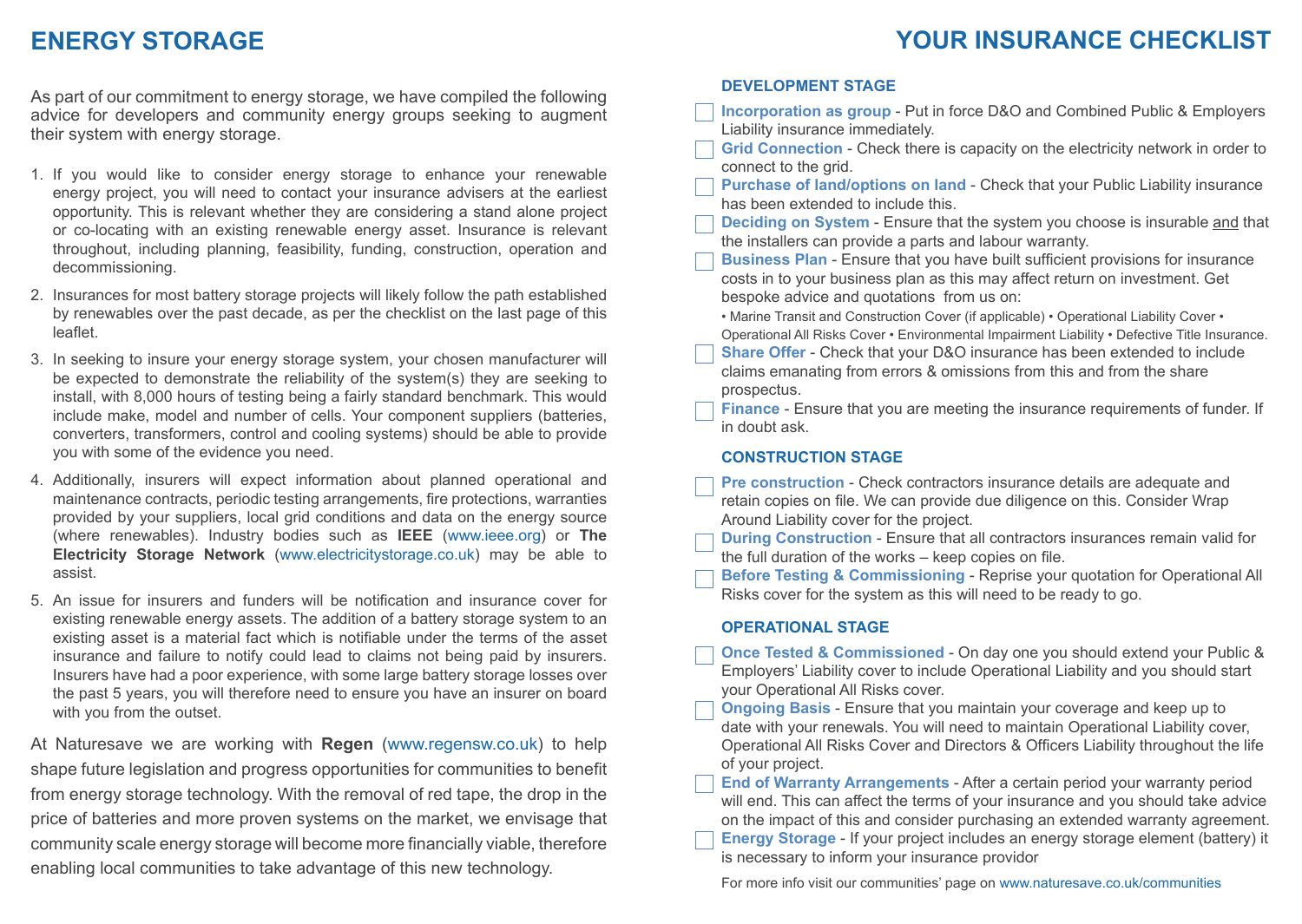# **FURTHER SUPPORT FOR YOUR PROJECT**

There are a number of organisations offering excellent support to the Community Renewable Energy sector. The list below covers organisations that promote the sector itself and those that will offer you assistance to develop and manage your renewable energy project.



**Regen** - offers independent expert advice on all aspects of sustainable energy delivery. Regen use their technical, financial and policy knowledge to support a range of public and private sector organisations to make the most of their clean energy opportunities. <www.regensw.co.uk>



**Community Energy England** - This not for profit organisation is a voice for the community energy sector and help create the conditions within which community energy can flourish. www.[communityenergyengland.org](http://hub.communityenergyengland.org)



**Community Energy Wales** - a not for profit membership organisation that has been set up to provide assistance and a voice to community groups working on energy projects in Wales. www.[communityenergywales.org.](http://hub.communityenergyengland.org)uk



**Community Energy Scotland** - a registered charity that provides practical help for communities on green energy development and energy conservation. www.[communityenergyscotland.org](http://hub.communityenergyengland.org).uk

**AA** + sharenergy

**Sharenergy** - helps communities to set up and own rerenewable energy societies. www.sharenergy.ccop



**Energy4All** - offers a combination of industry experience, community involvement, ethical investment and business acumen providing a package of sector, admin, and financial services to Co-ops in return for an annual fee. energy4all.co.uk



**Cfr -** helps communities set up local energy enterprises and supports them to develop, finance and manage their own renewable energy generation. www.cfrcic.co.uk



**Forum for the Future** - who have produced a guide to establishing and running low-carbon community revolving funds called 'Funding Revolution'.

www.forumforthefuture.org/project/funding-revolution/overview



**BHA** - is the only non-governmental trade membership organisation dedicated to representing the interests of the UK hydropower. www.british-hydro.org



**PlanLoCaL** - A hands-on guide developed by the Centre for Sustainable Energy to support communities and groups that are planning for low carbon living. www. planlocal.org.uk



**The Department of Energy & Climate Change (DECC)** DECC's website has detailed guidance aimed fledgling community energy groups. www.gov.uk/guidance/community-energy

#### **NOT FORGETTING OUR CHARITY - THE NATURESAVE TRUST**



Naturesave Insurance donates **10%** of annual household insurance premiums to its charitable arm, The Naturesave Trust, who can provide grants to Community Energy Groups. This could be in the form of assistance with start-up costs, planning, share prospectus, purchase of

shares, material costs and/or legal and accounting costs. If your group would like to apply for funding, please complete one of our application forms at [www.bit.ly/nstrust-creapplication](http://www.bit.ly/nstrust-creapplication).

More information can be found at [www.naturesave.co.uk/trust](http://www.naturesave.co.uk/trust) or follow us on Twitter via @NaturesaveTrust. Alternatvely you can email [trust@naturesave.co.uk.](http://trust@naturesave.co.uk)